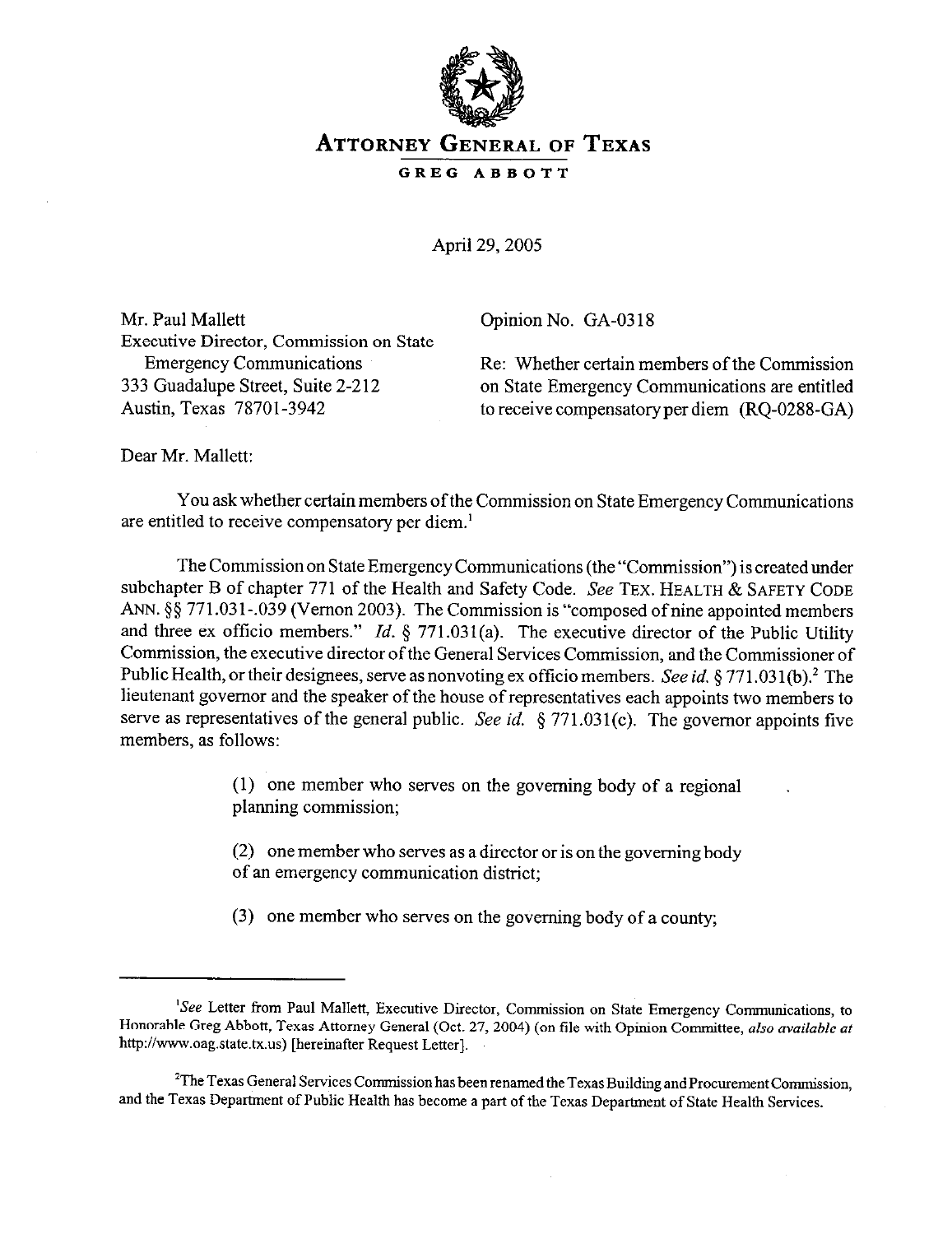(4) one member who serves on the governing body of a home-rule municipality that operates a 9-l-l system that is independent of the state's system; and

(5) one member as a representative of the general public.

## *Id.* 5 771.031(d).

Section 771.034 of the Health and Safety Code provides that "[t]he expenses of a member of the commission shall be paid as provided by the General Appropriations Act." *Id. 5* 771.034. You acknowledge that "the ex officio members, who serve by reason of their state office, are not entitled to compensatory per diem." Request Letter, *supra* note 1, at 1. You also note that section 574.005 ofthe Government Code prohibits local elected and appointed members ofthe Commission from receiving compensatory per diem. See *id.'* You ask whether the remaining members of the Commission - the public representative appointed by the governor and the four public members appointed, respectively, by the lieutenant governor and the speaker of the house - are entitled to receive compensatory per diem. See *id.* at 2. We limit our answer accordingly.

Section 659.032 of the Government Code provides that "[a] member of a state board is entitled to a per diem in an amount set by the General Appropriations Act for the member's service on the board." TEX. GOV'T CODE ANN. § 659.032(a) (Vernon 2004). "State board" is defined for purposes of this provision as "a board, commission, committee, council, or similar agency in the executive or judicial branch of state government that is composed of two or more members. The term does not include a board, commission, committee, council, or similar agency whose membership is elected by vote of the people." *Id.* § 659.031. Because the Commission is a part of the executive branch, it is a "state board" whose members are entitled to receive per diem.

(a) In this section:

(1) "Local government" means a county, a municipality, a special district or authority, or another political subdivision of this state.

(2) "State agency" means a deparhnent, commission, board, office, council, authority, or other agency in the executive branch of state government that is created by the constitution or a statute of this state, including a university system or institution of higher education as defined by Section 61.003, Education Code.

(b) An individual who holds an elected or appointed local government office may be appointed to the governing body of a state agency if otherwise eligible. The individual may not receive compensation for sewing on the governing body ofthe state agency but may be reimbursed as provided by other law for a reasonable and necessary expense incurred in the performance of an official function.

TEX. GOV'T CODE ANN. 5 574.005(a)-(b) (Vernon 2004)

<sup>&#</sup>x27;Section 574.005 provides, in relevant part: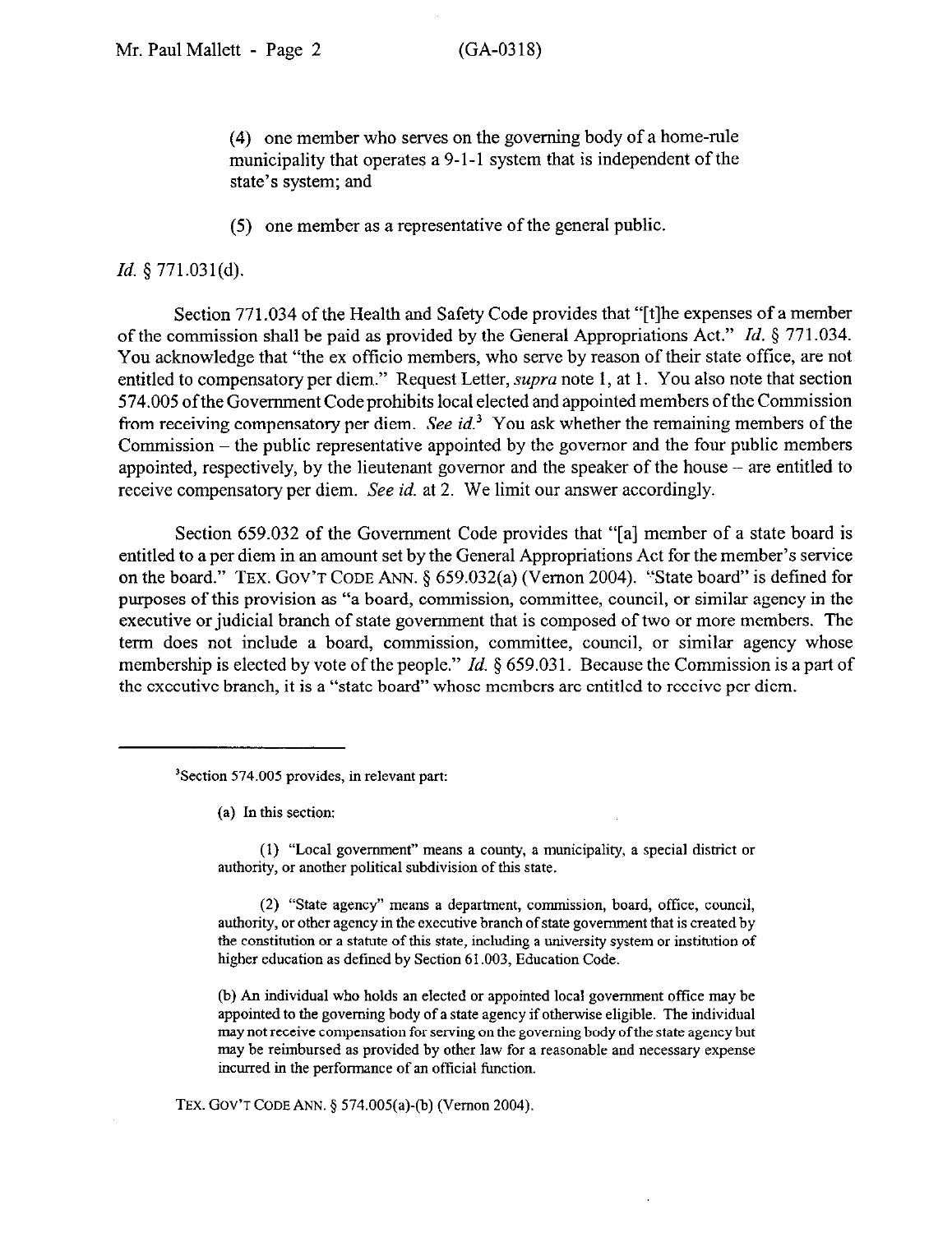The 2003 General Appropriations Act describes three kinds of per diem. Only the first is relevant to your question. Article IX, section 4.04(a)( 1) of the General Appropriations Act provides, in relevant part:

> (a) As authorized by [section] 659.032, Government Code, the per diem of state board and commission members consists of:

> (1) compensatory per diem, if specifically authorized by law, at \$30 per day[.]

General Appropriations Act, 78th Leg., R.S., ch. 1330, art. IX,  $\S$  4.04(a)(1), 2003 Tex. Gen. Laws 5023, 5893-94. "Compensatory per diem" constitutes a fixed compensation at a daily rate, in contrast to reimbursement for expenses. See Tex. Att'y Gen. Op. No. JM-349 (1985) ("[tlhe kind of flat rate compensatory per diem established by the Appropriations Act does not represent reimbursement for expenses but compensation for services"). Thus, under this provision, the five public members of the Commission are entitled to receive compensatory per diem at the rate of \$30 per day *ifspecifcally authorized by law.* See General Appropriations Act, 78th Leg., R.S., ch. 1330, art. IX, § 4.04(a)(1), 2003 Tex. Gen. Laws 5023, 5894.

Section 4.04(a) itself refers to section 659.032 of the Government Code, which in turn refers to subsection 4.04(a) ofthe General Appropriations Act provision. See *id.;* TEX. GOV'T CODE ANN. \$659.032 (Vernon 2004). However, neither subsection 4.04(a), section 771.034 of the Health and Safety Code, nor any other provision of law specifically authorizes the payment of compensatory per diem. See General Appropriations Act, 78th Leg., R.S., ch. 1330, art. IX, § 4.04(a)(1), 2003 Tex. Gen. Laws 5023,5894; TEX. HEALTH & SAFETY CODE ANN. § 771.034 (Vernon 2003). We believe the most reasonable approach is to construe section 4.04(a) to require a *specific* grant of compensatory per diem in the enabling legislation that creates a governmental body." Jn the situation you pose, no such grant appears in chapter 771 of the Health and Safety Code, the Commission's enabling legislation.

(b) The law setting the amount of per diem for a member of a state board is not suspended if the General Appropriations Act does not set the amount of per diem to which the member is entitled.

(c) A law setting a limit on the number of days for which a state board member is entitled to a per diem is not suspended by this subchapter.

TEX. GOV'T CODE ANN.  $\S$  659.033 (Vernon 2004) (emphasis added).

<sup>&</sup>lt;sup>4</sup>The amount of compensatory per diem may not be specified, but merely the fact of its availability. Section 659.033 of the Government Code provides:

<sup>(</sup>a) A law setting the amount of per diem for members of a state board is suspended to the extent of conflict with this subchapter.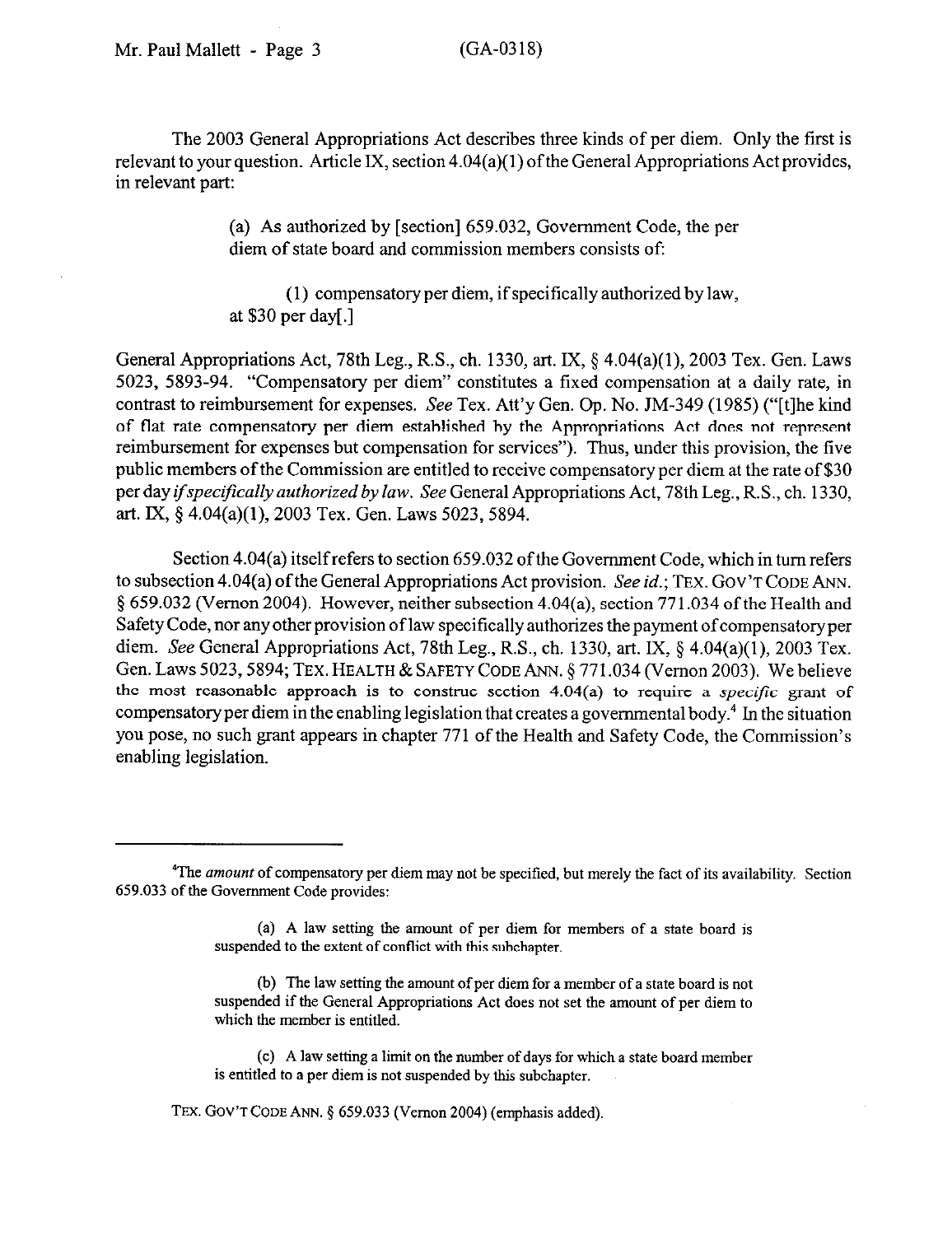It has been suggested, however, that subsection (d) of section 4.04 of article IX of the 2003 General Appropriations Act provides the necessary authorization for the payment of compensatory per diem by the Commission. See Request Letter, supra note 1, at 2. That provision states:

> (d) An agency that has a "Schedule of Exempt Positions and Per Diem of Board (or Commission) Members" following the agency's appropriations may expend appropriations for board or commission member compensatory per diem in an amount not to exceed the amount specified in the schedule for each respective fiscal year.

General Appropriations Act, 78thLeg., R.S., ch. 1330, art. IX, § 4.04(d), 2003 Tex. Gen. Laws 5023, 5894. We must first determine whether subsection (d) is an item of appropriation or a nonappropriating rider.

In *Jessen Associates* v. *Bullock,* 531 S.W.2d 593 (Tex. 1975), the Texas Supreme Court considered a rider to the appropriation for the University of Texas which read as follows:

> The Board of Regents of The University of Texas System is hereby authorized (1) to expend such amounts of its Permanent University Fund bond proceeds and/or other bond proceeds and such amounts of its other available moneys as may be necessary to fund one or more ofthe following projects either in whole or in part, (2) to accept gifts, grants, and matching grants to fund any one or more of such projects either in whole or in part, and (3) to acquire, construct, alter, add to, repair, rehabilitate, equip and/or furnish any one or more of such projects for The University of Texas at Austin: (1) Alterations and Additions to Law School . . . [.]

*Jessen Assocs.,* 531 S.W.2d at 597 (footnote omitted). The court held that this rider "was not intended by the Legislature to appropriate funds, and therefore was not an 'item of appropriation."' *Id.* at 596. According to the court, the purpose of the rider was to "direct the use of' funds appropriated elsewhere "bygiving express legislative approval to the projects specified." *Id.* at 600. By the same reasoning, section 4.04(d), the provision at issue here, is not an item of appropriation.

If subsection (d) is not an item of appropriation, it must necessarily constitute a rider. See generally *id.* Article III, section 35 of the Texas Constitution provides that "[n]o bill (except general appropriation bills, which may embrace the various subjects and accounts, for and on account of which moneys are appropriated) shall contain more than one subject." TEX. CONST. art. III,  $\S 35$ . A rider is valid if it merely "detail[s], limit[s], or restrict[s]" the use of appropriated funds. Tex. Att'y Gen. Op. No. V-1254 (1951) at 8. A rider may not, however, enact general law. See Tex. Att'y Gen. Op. Nos. DM-116 (1992) at 2-3 (rider may not require Department of Aging to "use the service standards, systems, billing and audit procedures, and provider bases used by the Department of Human Services"); MW-585 (1982) at 2-3 (rider is invalid as "a general directive to the State Board of Barber Examiners . . . to take specific affirmative action"); MW-51 (1979) at 4-5 (rider is invalid because it directed State Board of Control to "establish a maximum and a minimum monthly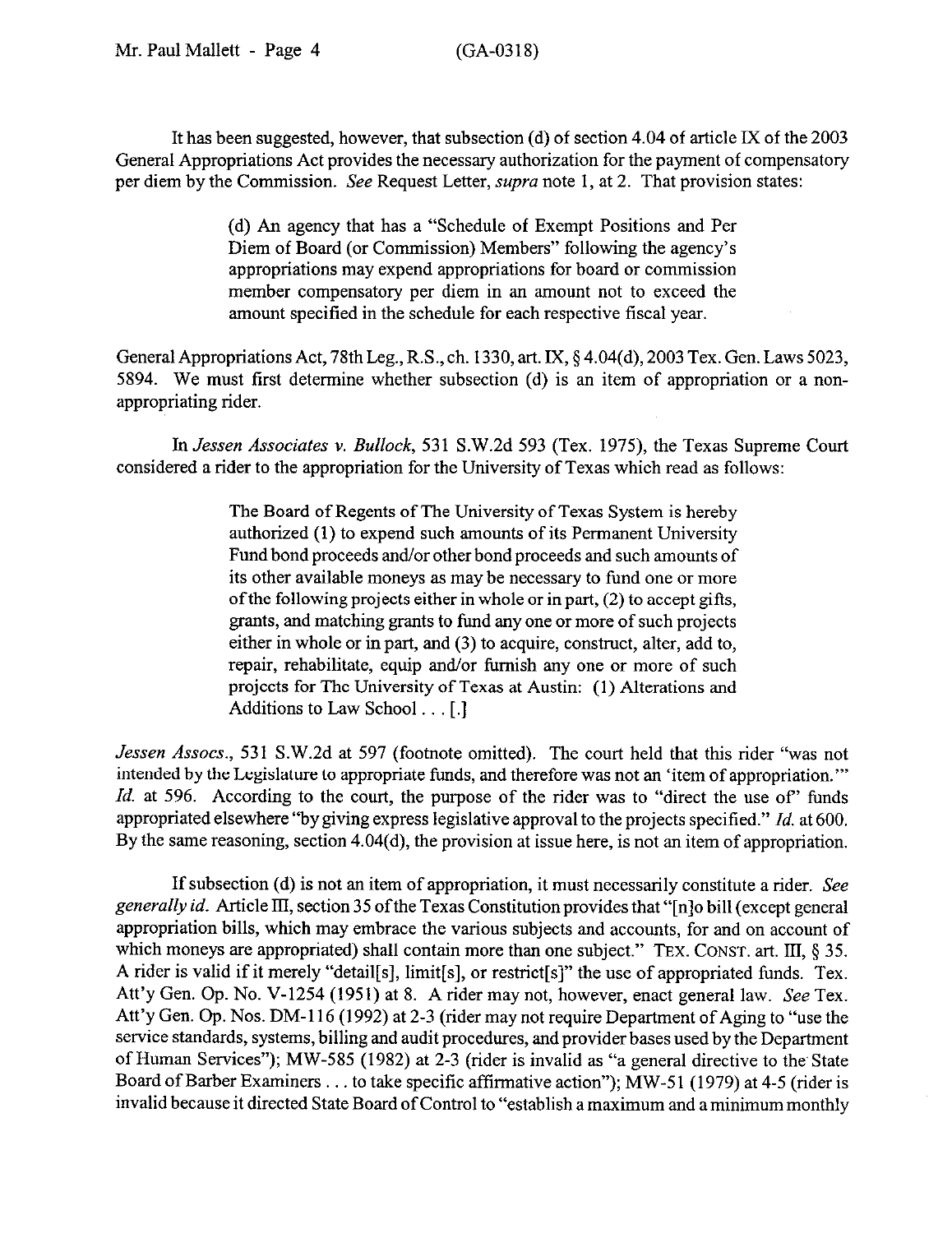charge for state employee parking"); V-1254 (1951) at 12 (rider is invalid because it required all state-owned passenger vehicles to be sold not later than October 1, 1951). Nor may a rider amend or conflict with general law. See Tex. Att'y Gen. Op. Nos. JC-0178 (2000) at 3-4 (rider may not change formula for allocation of funds for distribution of emergency medical services and trauma care funds where statute sets formula); JM-167 (1984) at 2-3 (rider may not confer affirmative duty to "enter into a contract with the Texas Lions League or a similar organization to provide rehabilitation services to blind adults at the Texas Lions Camp for Crippled Children" where statute places decision to enter such a contract within the discretion of the Commissioner of Health); H-321 (1974) at 3 (rider may not repeal statutory freedom of choice accorded to inmates of Department of Corrections in selecting medical care).

Subsection (d) does not purport to amend section 659.032 of the Government Code, which provides that "[a] member of a state board is entitled to a per diem in an amount set by the General Appropriations Act for the member's service on the board." TEX. GOV'T CODE ANN. § 659.032(a) (Vernon 2004). On the other hand, subsection  $4.04(a)(1)$  of the Appropriations Act, as we have noted, *refers* to section 659.032 of the Government Code and declares that the per diem of state board and commission members consists of "compensatory per diem, if specifically authorized by law." General Appropriations Act, 78th Leg., R.S., ch. 1330, art. IX, § 4.04(a)(l), 2003 Tex. Gen. Laws 5023, 5893-94. Because section 4.04(d) is a rider to the General Appropriations Act, it may not be construed to constitute a *specific law*. If subsection (d) were deemed to do so, it would necessarily do more than detail, limit, or restrict the use of appropriated funds. Indeed, it would constitute a general law within the Appropriations Act and, as such, would be invalid under article III, section 35 of the Texas Constitution. In order to avoid this conclusion, we interpret the meaning of subsection (d) to lie in its limiting language: "in an amount not to exceed the amount specified in the schedule for each respective fiscal year." *Id.* § 4.04(d), at 5894. Construed thus, section 4.04(d) merely details, limits, or restricts the use of appropriated funds.

We are supported in this view by a number of statutes that specifically authorize the payment of compensatory per diem in an agency's enabling statute. See, e.g., TEX. FIN. CODE ANN. 5 15.207(b) (Vernon Supp. 2004-05) ("For each day that a commission member engages in the business of the commission, the member is entitled to: (1) per diem, including compensatory per diem . . . ."); TEX. HEALTH & SAFETY CODE ANN.  $\S$  461.009 (Vernon 2001) (A member of the Commission on Alcohol and Drug Abuse "is entitled to receive: (1) the compensatory per diem authorizedby the General Appropriations Act for each day spent in performing the member's official duties . . . ."); TEX. HUM. RES. CODE ANN.  $\S$  101.005(a) (Vernon 2001) (members of the Citizens Advisory Council "are entitled to the compensatory per diem authorized by the General Appropriations Act"); TEX. TAX CODE ANN. § 5.101(f) (V ernon 2002) ("A member of the [Technical Advisory] committee may receive compensatory per diem for serving on the committee  $\dots$ ."). Chapter 771 of the Health and Safety Code, on the other hand, contains no specific authorization for a member of the Commission on State Emergency Communications to receive payment for compensatory per diem. See TEX. HEALTH & SAFETY CODE ANN. §§ 771.001-.108 (Vernon 2003 & Supp. 2004-05).

We conclude therefore that the five public members of the Commission on State Emergency Communications are not entitled to receive compensatory per diem.